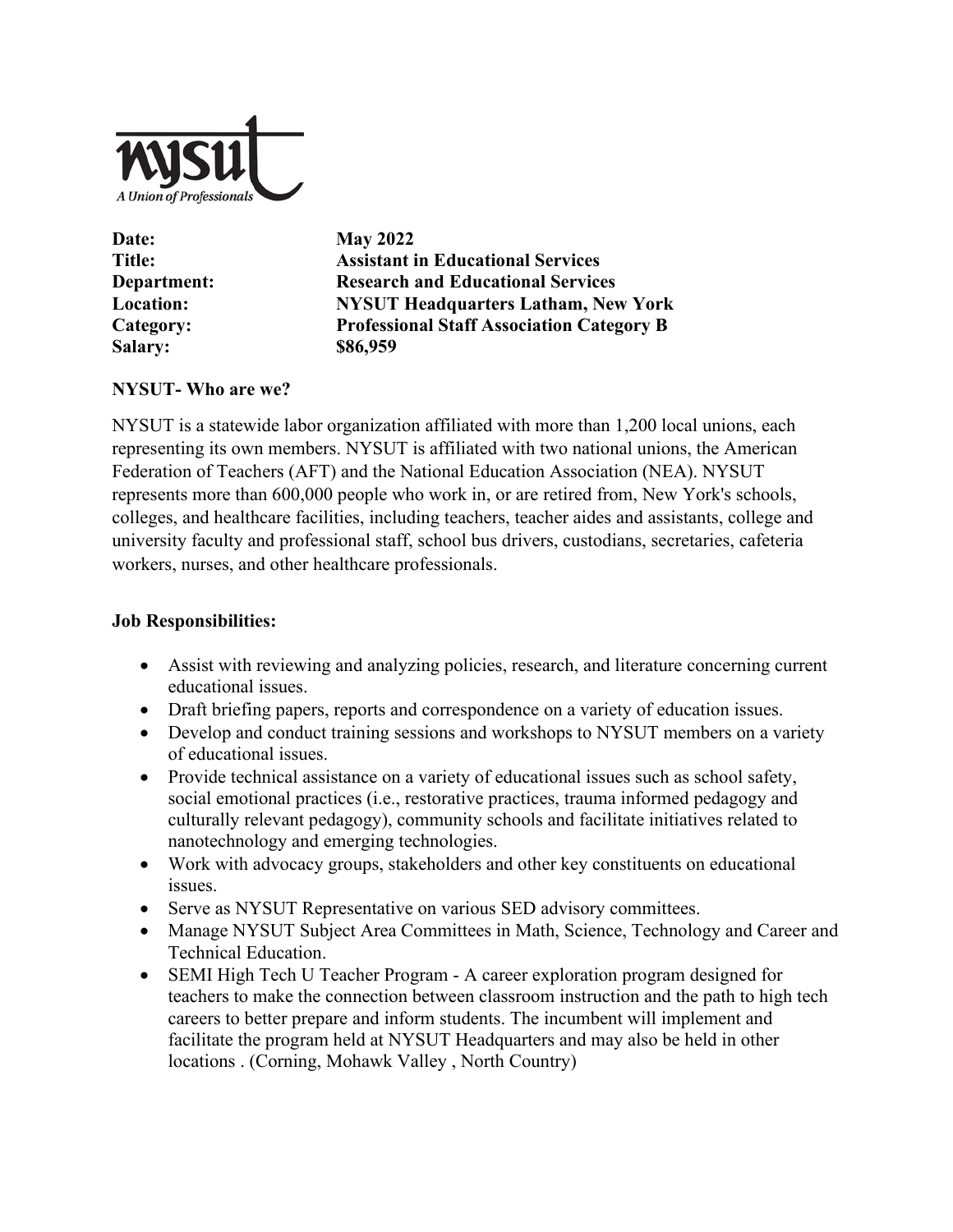#### **Job Responsibilities continued:**

- NEA Student-Centered Advocacy Grant –Working with colleagues in Research and Educational Services develop and facilitate trainings in student-led conferences, Family/Home visits and Academic parent Teacher Teams. Work with a number of schools across New York State.
- NYSUT Representative to Association of Math Teachers of New York State (AMTNYS) and appointed to serve on the AMTNYS Assembly, Science Teachers Association of New York State (STANYS), New York State Technology and Engineering Educators Association (NYSTEEA) and NY State Association of Career and Technical Education (NYSACTE) and the National ACTE.
- NYSUT Representative to the NY State STEM Collaborative The Collaborative is comprised of AMTNYS, STANYS, NYSTEEA and the New York State Professional Engineers (NYSSPE). The STEM Collaborative hosts a STEM Institute every summer
- NYSUT liaison to the Staff/Curriculum Development Network (SCDN) SCDN representatives meet quarterly to enhance communication among BOCES/Large City School Districts and the State Education Department by sharing information and resources with each other and local school districts.
- Serves on the SED Math Content Advisory Panel (MCAP) and the Science Content Advisory Panel (SCAP).
- Serves on various SED Task Forces and Work Groups including, but not limited to the CTE Task Force, The Dignity for All Students Task Force (DASA) (both iterations) the SAFE Schools Task Force (both iterations), the Girls of Color Task Force, The Math Standards Work Group, the CTE Assessments and Certification Work Groups, APPR Work Group, Science Standards Work Group.
- Serves on the Education Conference Board (ECB) Safe Schools and Restorative Practices Work group.
- Serves on the Capital Region Youth Justice Team and the Restorative Practices Work group and the Trauma Informed Work Group
- Serves as NYSUT Representative on the New York State Network for community Schools Steering Committee and on the Governance Work Group.
- Serves as a facilitator on Restorative Practices for the Education and Learning Trust (ELT).
- Work collaboratively with AFT in providing technical assistance on community schools to various districts throughout the state.
- Serves on the AFT Center for School Improvement (CSI) annual conference planning committee and present workshops on Restorative Practices and Trauma informed schools.
- Other various duties as assigned.